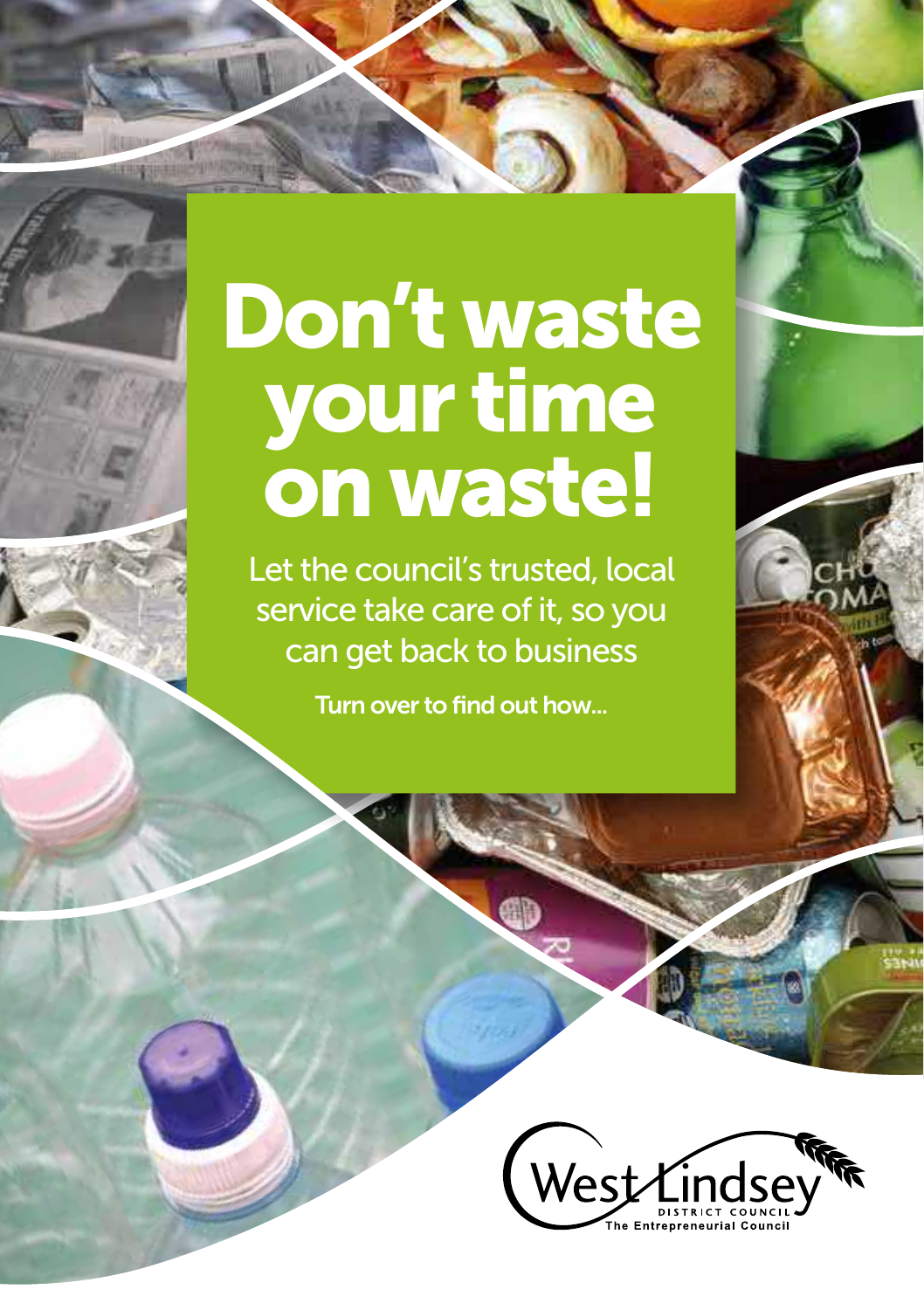*TRUST US TO TAKE CARE OF YOU*

## Our Commercial Waste Solution

#### Did you know the team at West Lindsey District Council can manage your commercial waste and recycling?

We've got a fleet of refuse vehicles and highly skilled staff. We already provide an awardwinning service to 41,000 homes and it makes so much sense to share this excellent resource with business people. We do things differently here though: we have no shareholders to answer to, so we aren't driven by profit. We work only to benefit our residents and you, the local business community.

• Competitively priced, highly flexible and tailored to your business.

Transfer Notes.

- No hidden cost or sneaky small print: we don't charge for VAT, bin rental or Waste
- No tie-in contracts, but you can still spread your costs with a direct debit.
- Unrivalled local knowledge, our two depots sit within the district and our crews know every hidden corner. We can easily reach your door and respond rapidly when you need us.
- Variety of container sizes and recycling options too. • Become a greener business – 100%
- certified landfill diversion for all your waste.



### Quick, Easy, Low-Cost Recycling

We like to make things easy for you. Just like our household service, you can place all these materials in your blue commercial bin and we'll do the rest. No matter where your business is in West Lindsey, our low-cost recycling service keeps you compliant and confirms you're a forward-thinking, green company. We take care of the sorting at our state-of-the-art local plant, so you save time as well as money.

- Cardboard and paper
- Waxed drink containers
- Steel tins
- Glass bottles & jars
- Aluminium cans
- Plastic bottles
- **•** Empty aerosols
- Clean aluminium foil



#### Over 200 local businesses already use us, like Uncle Henry's…

Emma Ward, general manager at the shop, says she switched provider to West Lindsey seamlessly.

 *We're really pleased with the trade waste service provided by the council. We started off with the recycling bins, because the wide range of materials collected made it easy for us to do our bit for the environment. We then moved to the refuse service after we realised how much money we could save. Bins were delivered straight* 



**Streetforce** 

*BIG BENEFITS FOR SMALL BUSINESS!*

*away and we could start the collection with no fuss the very next week. In our business, we are always keen to use the local suppliers and West Lindsey's excellent customer service and prompt, reliable collections mean that we wouldn't trust anyone else to get the job done now.*

<sup>8</sup> Call 01427 675124, or contact us by **a** email: commercialwastesolutions@west-lindsey.gov.uk. We'll quickly give you a tailored, competitive offer. Or visit our website at  $\Box$  www.west-lindsey.gov.uk/commercialwastesolutions. You can see more testimonials from satisfied customers there too.